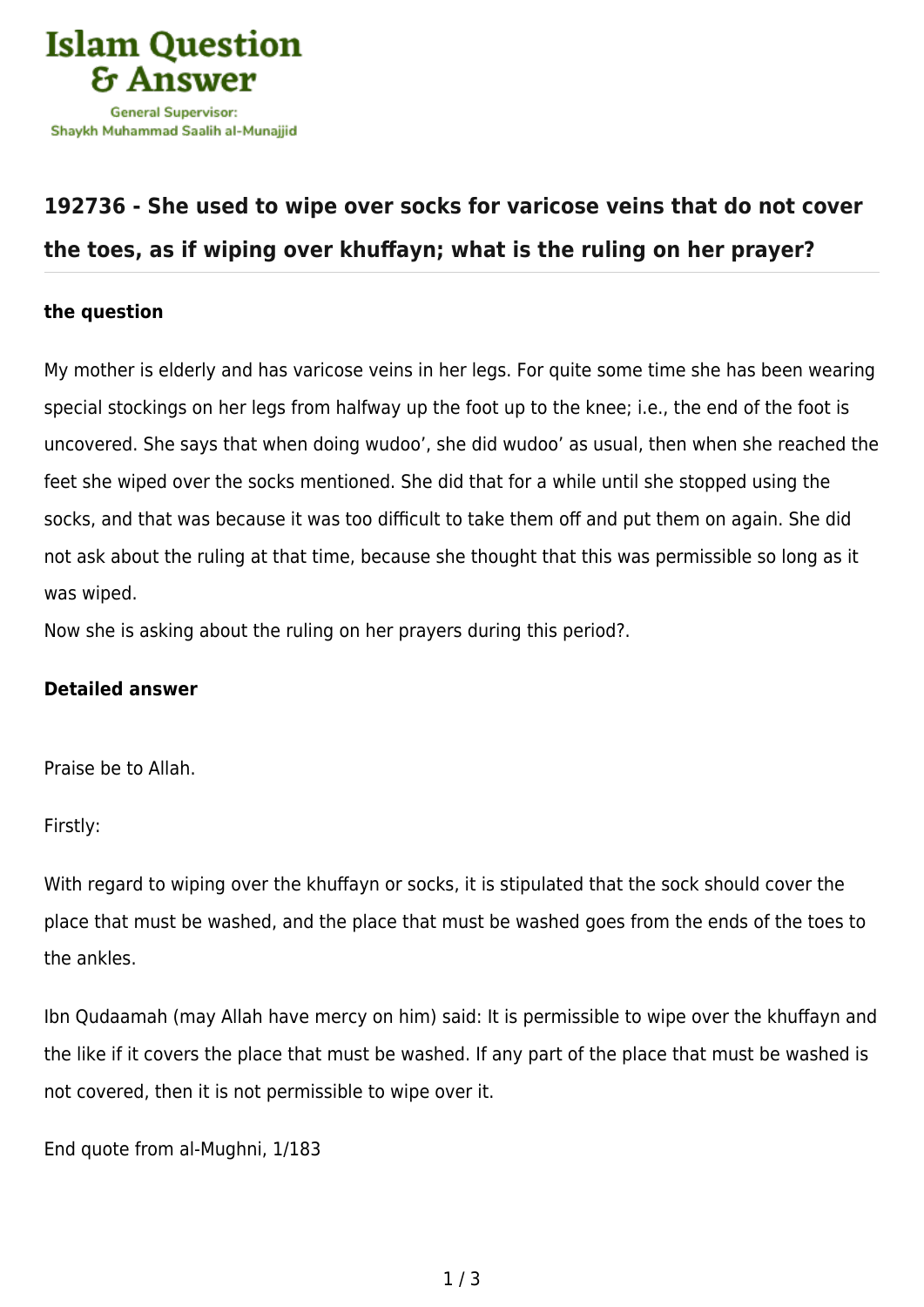

Shaykh 'Abd al-'Azeez ibn Baaz (may Allah have mercy on him) said: It is not allowed to wipe over the socks and so on unless the conditions stipulated in sharee'ah are met, one of which is that the socks should cover the place that must be washed.

End quote from Majmoo' Fataawa Ibn Baaz, 10/114

Based on that:

The socks mentioned in the question do not come under the ruling on wiping over the khuffayn, because they do not cover the place that must be washed. But if the sick person needs to wear them and it is difficult for him to take them off every time he does wudoo', then he may do wudoo' before putting them on, and then put over them socks that cover properly. Then when he needs to do wudoo', he can wipe over the socks that are covering them, until he takes them off or the period during which wiping over the socks is permissible ends. This is something acceptable and there is nothing wrong with it.

If he is not able to do that, and taking off the medical sock is something that will cause him harm or delay his recovery, then it comes under the same ruling as plaster casts; he may wipe over the entire thing, top and bottom – and this is one of the differences between wiping over plaster casts and wiping over the khuffayn: the entire cast should be wiped, whereas only the top of the khuffayn is wiped – and the uncovered part of the foot should be washed.

For more information please see the answer to question no. [114192](https://islamqa.com/en/answers/114192)

Secondly:

What your mother should have done was ask about what was required in that situation. The fact that she did not ask indicates that she was careless; we ask Allah to forgive her.

With regard to making up the prayers that she offered in that situation, the scholars (may Allah